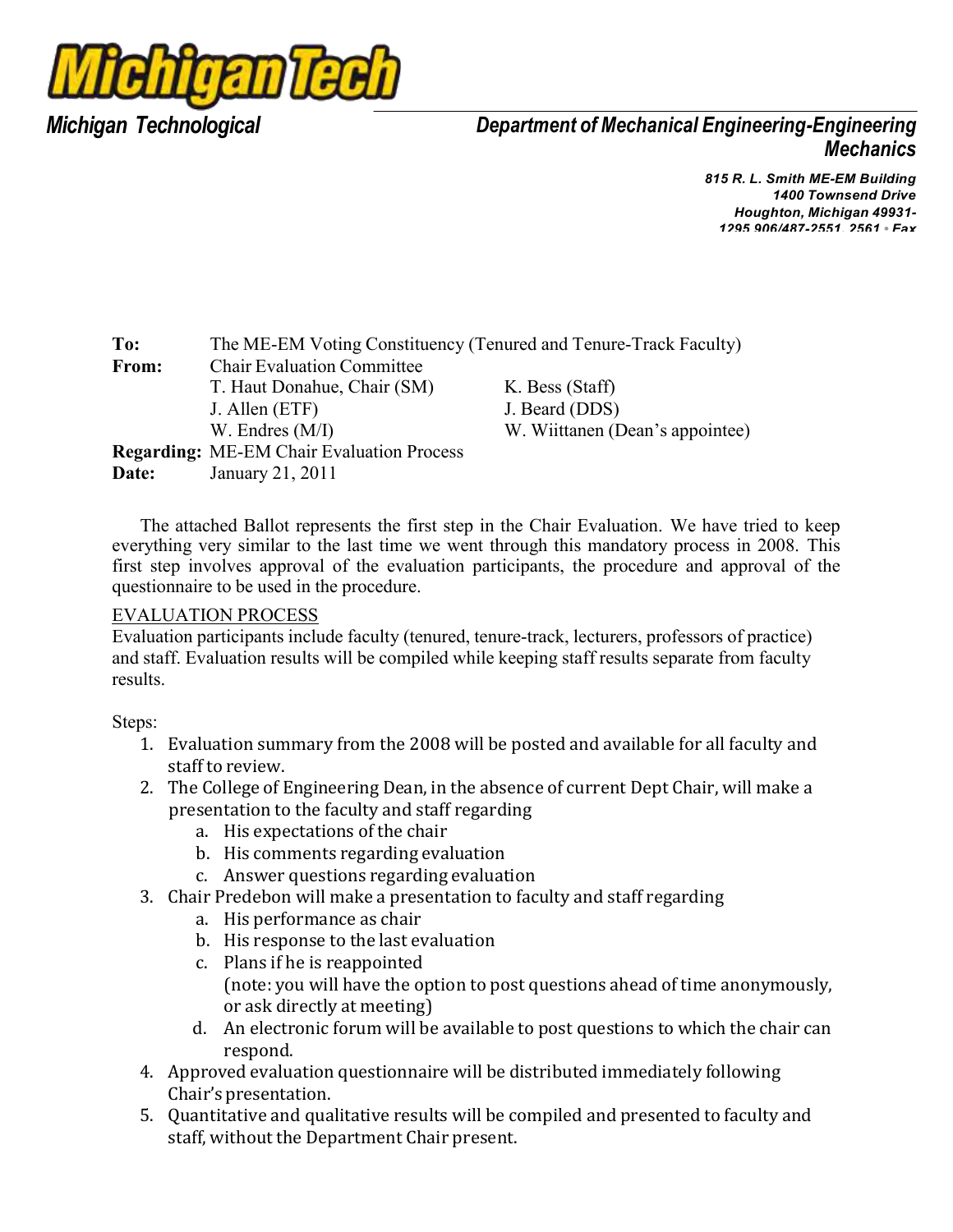- 6. A reappointment recommendation ballot will be distributed to the voting constituency, and results made known to faculty and staff.
- 7. The Chair evaluation committee will provide a brief report to the ME--‐EM executive committee, which in turn will communicate to the Dean. The report will summarize the evaluation results and provide, on behalf of the faculty and staff, a recommendation for or against reappointment.

#### BALLOT INSTRUCTIONS

As it did last time, the Voting Constituency for the evaluation process will include all tenured and tenure-track faculty as required. In addition, last time the constituency elected to include the non-tenure-track (lecturers and visiting faculty) and staff in the evaluation process. Thus, we have again included these groups as evaluation participants.

This ballot is only for approval of the evaluation participants, process and questionnaire, not for chair reappointment recommendation; you need not fill out the questionnaire at this point. To facilitate the anonymous counting of ballots, you are asked to put your ballot into a plain envelope and then put that envelope into a signed envelope. Your signature will only be used to determine if it is a legal ballot and will then be separated from the ballot. **Your ballot must be returned in the attached envelopes, with the outer envelope sealed and signed across the back, by 5 pm, Wednesday, January 26, 2011 to Karen Bess.**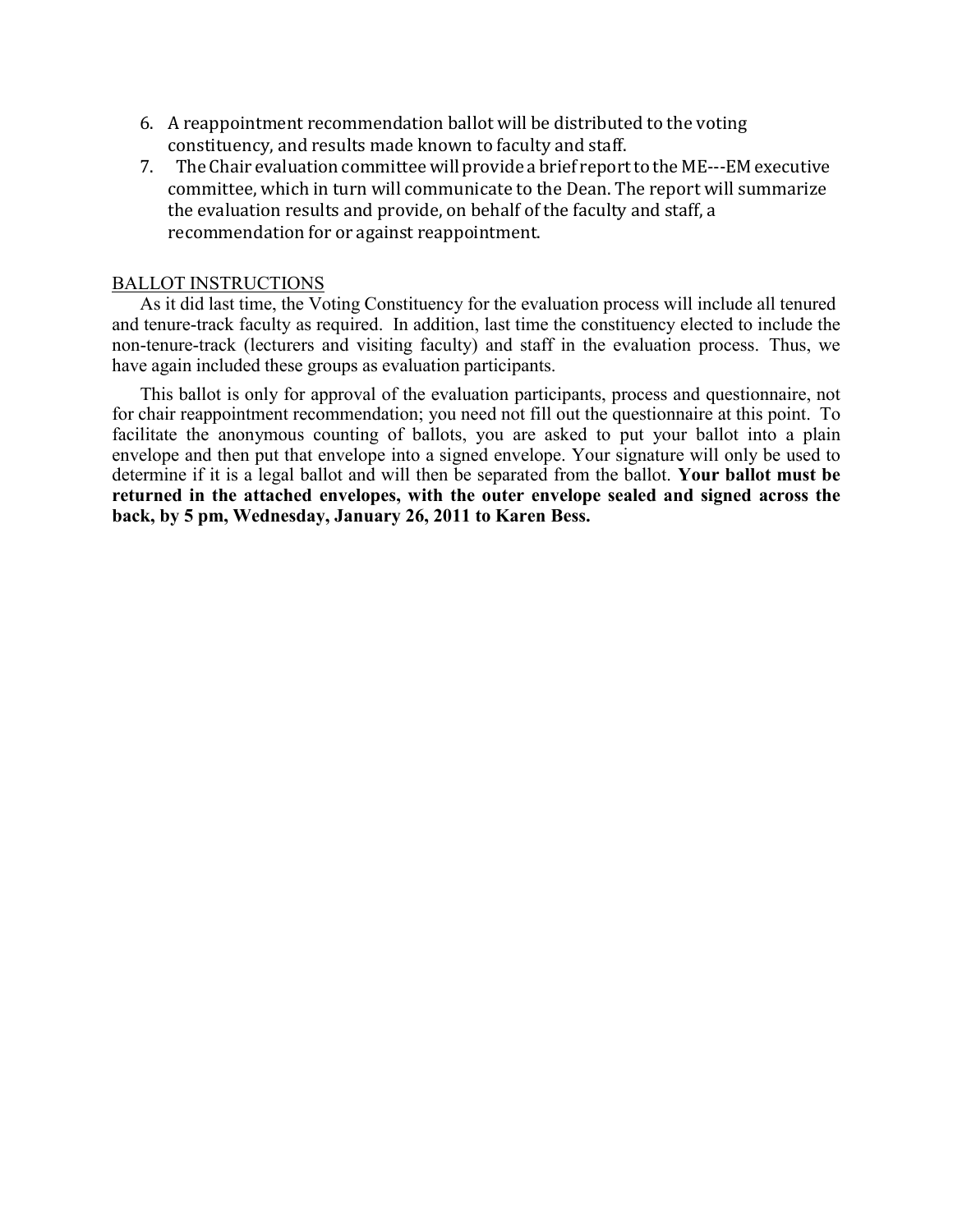## **Department Chair Evaluation Questionnaire**

**Please rank your Chair with respect to each of the statements listed below.** First indicate how important you think it is for a chair to demonstrate the ability indicated, and then indicate what you think the present Chair's ability is. NA = not applicable, i.e., does not directly affect you; DK = don't know.

|                                |                                                                                                                                                                                   | Importance to you |               |                |               |               | The Chair's ability on the job |              |                         |               |           |
|--------------------------------|-----------------------------------------------------------------------------------------------------------------------------------------------------------------------------------|-------------------|---------------|----------------|---------------|---------------|--------------------------------|--------------|-------------------------|---------------|-----------|
|                                | <b>Communication and Representation</b>                                                                                                                                           |                   | Not           |                |               | Very          |                                | Poor         |                         |               | Excellent |
| 1.                             | The Chair effectively advocates the position of<br>the Department to the higher administration.                                                                                   | <b>NA</b>         | 1             | $\overline{c}$ | 3             | 4             | DK                             | 1            | $\overline{c}$          | 3             | 4         |
| 2.                             | The Chair communicates effectively with<br>departmental committees.                                                                                                               | NA                | 1             | $\overline{c}$ | 3             | 4             | DK                             | $\mathbf{1}$ | $\overline{c}$          | 3             | 4         |
| 3.                             | The Chair effectively communicates the<br>mission/goals/plan of our Department to<br>faculty and staff.                                                                           | NA                | 1             | $\overline{2}$ | 3             | 4             | DK                             | 1            | $\overline{c}$          | 3             | 4         |
| 4.                             | The Chair effectively represents the<br>Department to our students.                                                                                                               | NA                | 1             | $\overline{2}$ | 3             | 4             | DK                             | 1            | $\overline{c}$          | 3             | 4         |
| 5.                             | The Chair effectively represents the<br>Department to our alumni.                                                                                                                 | NA                | $\mathbf{I}$  | $\mathbf{z}$   | 3             | 4             | DK                             | $\mathbf{I}$ | $\mathbf{z}$            | ć             | 4         |
| 6.                             | The Chair effectively represents the<br>Department to industry.                                                                                                                   | <b>NA</b>         | 1             | $\overline{c}$ | 3             | 4             | DK                             | $\mathbf{1}$ | 2                       | 3             | 4         |
| 7.                             | The Chair clearly communicates the<br>Department's finances to faculty and staff.                                                                                                 | NA                | 1             | $\overline{c}$ | 3             | 4             | DK                             | $\mathbf{1}$ | $\overline{c}$          | 3             | 4         |
| 8.                             | The Chair communicates effectively with me.                                                                                                                                       | <b>NA</b>         | 1             | $\overline{2}$ | 3             | 4             | DK                             | 1            | $\overline{c}$          | 3             | 4         |
| <b>Departmental Management</b> |                                                                                                                                                                                   |                   |               |                |               |               |                                |              |                         |               |           |
| 9.                             | The Chair effectively delegates<br>responsibilities to the Associate Chairs.                                                                                                      |                   |               |                |               |               |                                |              |                         |               |           |
|                                | 10. The Chair respects the                                                                                                                                                        | NA                | 1             | $\overline{c}$ | 3             | 4             | <b>DK</b>                      | $\mathbf{1}$ | 2                       | 3             | 4         |
|                                | decisions/recommendations of departmental<br>committees.                                                                                                                          | NA                | $\mathbf{1}$  | $\overline{2}$ | 3             | 4             | DK                             | $\mathbf{1}$ | $\overline{2}$          | 3             | 4         |
|                                | 11. The Chair effectively manages (or delegates<br>management of) the departmental support staff<br>and routine business.                                                         | NA                | 1             | $\overline{c}$ | 3             | 4             | DK                             | 1            | $\overline{c}$          | 3             | 4         |
|                                | 12. The Chair allocates department human<br>resources effectively.                                                                                                                | NA                | $\mathbf{1}$  | $\overline{c}$ | 3             | 4             | DK                             | 1            | $\overline{c}$          | 3             | 4         |
|                                | 13. The Chair allocates department financial<br>resources effectively.                                                                                                            | NA                | 1             | $\overline{c}$ | 3             | 4             | DK                             | $\mathbf{1}$ | $\overline{c}$          | 3             | 4         |
|                                | 14. The Chair makes in-class teaching assignment<br>decisions in a satisfactory manner.                                                                                           | NA                | $\mathbf{I}$  | $\mathbf{Z}$   | 3             | 4             | DK                             | $\mathbf{I}$ | $\overline{2}$          | 3             | 4         |
|                                | 15. The Chair has effectively responded to faculty<br>and staff concerns and criticisms.                                                                                          | NA                | 1             | $\overline{2}$ | 3             | 4             | DK                             | 1            | $\overline{c}$          | 3             | 4         |
|                                | 16. The Chair demonstrates integrity, selflessness,<br>and responsibility in department management<br>as it relates to resource allocation and<br>judgment in salary adjustments. | <b>NA</b>         |               | 2              | 3             | 4             | DK                             |              | 2                       | 3             |           |
|                                | <b>Work Environment</b>                                                                                                                                                           |                   |               |                |               |               |                                |              |                         |               |           |
|                                | 17. The Chair works to foster the professional<br>development of staff.                                                                                                           |                   |               |                |               |               |                                |              |                         |               |           |
|                                | 18. The Chair fosters the professional<br>development of untenured faculty.                                                                                                       | NA                | $\frac{1}{1}$ | $\frac{2}{2}$  | $\frac{3}{3}$ | $\frac{4}{4}$ | DK<br>${\rm DK}$               |              | $\frac{2}{2}$           | $\frac{3}{3}$ | 4         |
|                                | 19. The Chair fosters the professional<br>development of tenured faculty.                                                                                                         | <b>NA</b>         | $\mathbf{1}$  | $\overline{c}$ | 3             | 4             | ${\rm DK}$                     | 1            | $\overline{c}$          | 3             | 4         |
|                                | 20. The Chair fosters the professional<br>development of lectures.                                                                                                                | <b>NA</b>         | $\mathbf{1}$  | $\overline{c}$ | 3             | 4             | ${\rm DK}$                     | $\mathbf{1}$ | 2                       | 3             | 4         |
|                                | 21. The Chair works to create a workplace where<br>all employees are valued and appreciated.                                                                                      | <b>NA</b>         | 1             | 2              | 3             | 4             | ${\rm DK}$                     | 1            | 2                       | 3             | 4         |
| 22.                            | The Chair works to create a collegial<br>workplace.                                                                                                                               | <b>NA</b>         | $\mathbf{1}$  | $\overline{c}$ | 3             | 4             | ${\rm DK}$                     | 1            | 2                       | 3             | 4         |
| 23.                            | The Chair treats me with respect and values<br>my contribution to the department.                                                                                                 | NA                | $\mathbf{1}$  | 2              | 3             | 4             | ${\rm DK}$                     | $\mathbf{1}$ | $\overline{\mathbf{c}}$ | 3             | 4         |

### *Continued on next (or other side of this) page*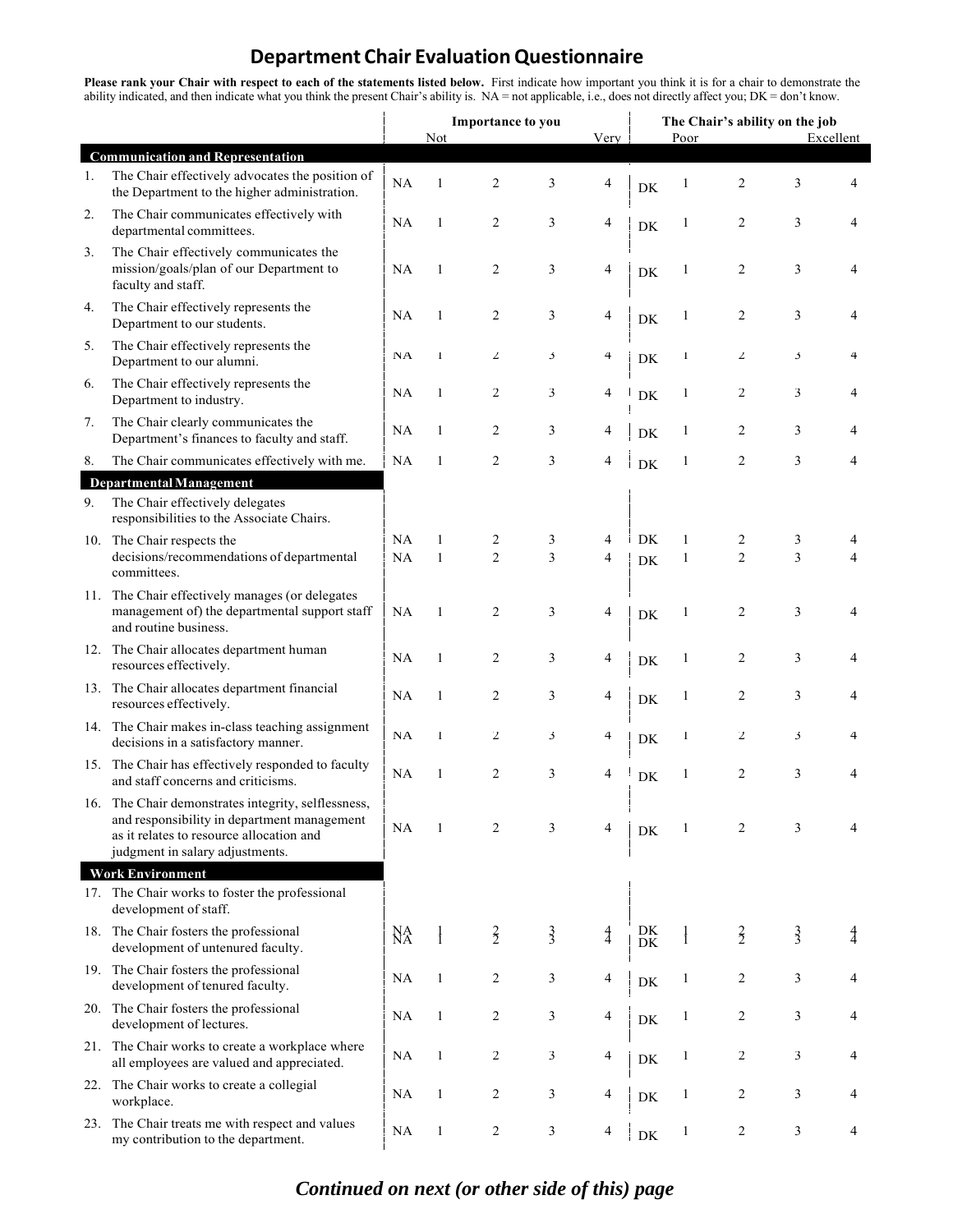# **Department Chair Evaluation Questionnaire**

|     | Leadership                                                                                                                                               |           |                |                |   |                |           |              |                |   |   |
|-----|----------------------------------------------------------------------------------------------------------------------------------------------------------|-----------|----------------|----------------|---|----------------|-----------|--------------|----------------|---|---|
|     | 24. The Chair has led the development of a clear<br>and reasonable strategic plan.                                                                       | NA        |                | $\overline{c}$ | 3 | 4              | DK        |              | 2              | 3 |   |
|     | 25. The Chair has led the effective<br>implementation of our strategic plan.                                                                             | NA        | 1              | 2              | 3 | $\overline{4}$ | <b>DK</b> |              | 2              | 3 |   |
| 26. | During the tenure of this Chair, steady<br>progress has been made by the Department<br>toward the achievement of our undergraduate<br>educational goals. | NA        | 1              | 2              | 3 | 4              | <b>DK</b> |              | $\overline{c}$ | 3 |   |
| 27. | During the tenure of this Chair, steady<br>progress has been made by the Department<br>toward the achievement of our graduate<br>educational goals.      | NA        | $\mathbf{1}$   | 2              | 3 | $\overline{4}$ | DK        | 1            | $\overline{2}$ | 3 |   |
| 28. | During the tenure of this Chair, steady<br>progress has been made by the Department<br>toward the achievement of our research goals.                     | <b>NA</b> | $\mathbf{1}$   | $\overline{c}$ | 3 | $\overline{4}$ | DK        | 1            | 2              | 3 | 4 |
|     | 29. The Chair effectively leads the management of<br>the Department's finances to achieve our<br>strategic plan.                                         | NA        | $\mathbf{1}$   | $\overline{2}$ | 3 | $\overline{4}$ | DK        | $\mathbf{1}$ | 2              | 3 |   |
| 30. | During the tenure of this Chair, steady<br>progress has been made by the Department<br>toward the development of external resources.                     | <b>NA</b> | $\overline{1}$ | $\overline{c}$ | 3 | $\overline{4}$ | <b>DK</b> | 1            | $\overline{2}$ | 3 | 4 |
|     | 31. The Chair has effectively developed and led<br>fundraising campaigns in support of our<br>strategic plan.                                            | <b>NA</b> | 1              | 2              | 3 | 4              | DK.       |              | $\overline{2}$ | 3 |   |
| 32. | The Chair has led the Department as I would<br>expect a Chair to lead.                                                                                   | NA        |                | $\overline{c}$ | 3 | 4              | DK        | 1            | $\overline{c}$ | 3 |   |
|     | Rate the overall performance of the Chair                                                                                                                |           |                |                |   |                |           |              | $\mathbf{2}$   | 3 |   |

Please comment on the specific questions listed below and add any additional comments you feel are necessary (use an additional sheet of paper if needed or if you prefer to type your comments).

1. What are the strengths of this Chair?

2. In what areas do you feel the current Chair needs to improve? What actions could he take to implement these improvements?

3. Other comments: